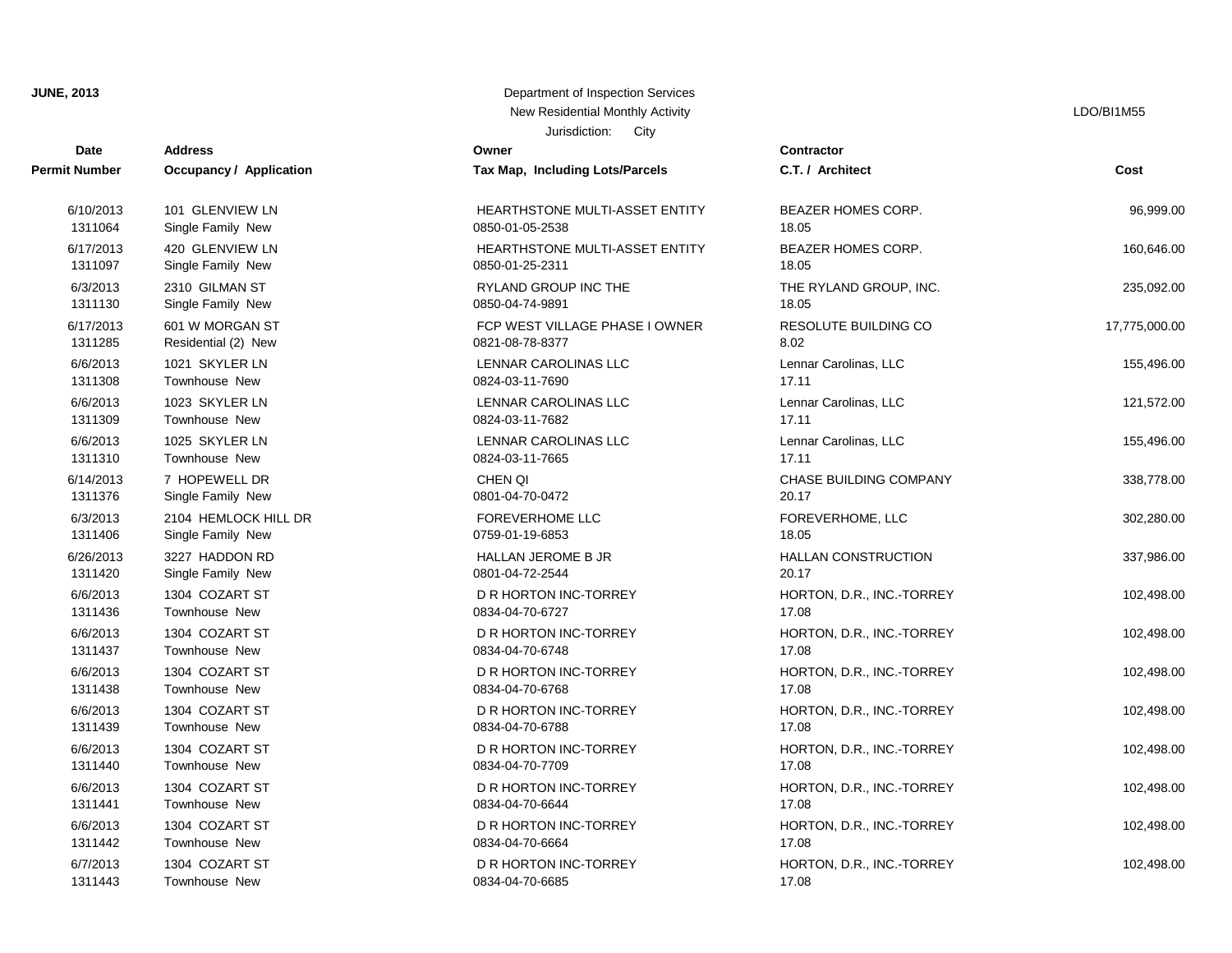## Jurisdiction: City **JUNE, 2013** Department of Inspection Services New Residential Monthly Activity **Little Structure Control** Control of the LDO/BI1M55

| <b>Date</b>          | <b>Address</b>          | JUISUIVIIJI.<br>ب س<br>Owner    | Contractor                  |            |
|----------------------|-------------------------|---------------------------------|-----------------------------|------------|
| <b>Permit Number</b> | Occupancy / Application | Tax Map, Including Lots/Parcels | C.T. / Architect            | Cost       |
| 6/7/2013             | 1304 COZART ST          | D R HORTON INC-TORREY           | HORTON, D.R., INC.-TORREY   | 102,498.00 |
| 1311444              | <b>Townhouse New</b>    | 0834-04-70-7605                 | 17.08                       |            |
| 6/7/2013             | 1304 COZART ST          | D R HORTON INC-TORREY           | HORTON, D.R., INC.-TORREY   | 102,498.00 |
| 1311445              | <b>Townhouse New</b>    | 0834-04-70-7625                 | 17.08                       |            |
| 6/7/2013             | 1304 COZART ST          | D R HORTON INC-TORREY           | HORTON, D.R., INC.-TORREY   | 102,498.00 |
| 1311446              | Townhouse New           | 0834-04-70-7514                 | 17.08                       |            |
| 6/7/2013             | 1304 COZART ST          | D R HORTON INC-TORREY           | HORTON, D.R., INC.-TORREY   | 102,498.00 |
| 1311447              | <b>Townhouse New</b>    | 0834-04-70-7534                 | 17.08                       |            |
| 6/7/2013             | 1304 COZART ST          | D R HORTON INC-TORREY           | HORTON, D.R., INC.-TORREY   | 102,498.00 |
| 1311448              | <b>Townhouse New</b>    | 0834-04-70-7554                 | 17.08                       |            |
| 6/7/2013             | 1304 COZART ST          | D R HORTON INC-TORREY           | HORTON, D.R., INC.-TORREY   | 102,498.00 |
| 1311449              | Townhouse New           | 0834-04-70-7574                 | 17.08                       |            |
| 6/7/2013             | 1304 COZART ST          | D R HORTON INC-TORREY           | HORTON, D.R., INC.-TORREY   | 102,498.00 |
| 1311450              | <b>Townhouse New</b>    | 0834-04-70-7594                 | 17.08                       |            |
| 6/7/2013             | 1304 COZART ST          | D R HORTON INC-TORREY           | HORTON, D.R., INC.-TORREY   | 102,498.00 |
| 1311451              | Townhouse New           | 0834-04-70-8514                 | 17.08                       |            |
| 6/7/2013             | 1304 COZART ST          | D R HORTON INC-TORREY           | HORTON, D.R., INC.-TORREY   | 102,498.00 |
| 1311452              | <b>Townhouse New</b>    | 0834-04-70-8544                 | 17.08                       |            |
| 6/4/2013             | 138 DANEBORG RD         | KB HOME RALEIGH DURHAM INC      | KB HOME, RALEIGH-DURHAM LLC | 173,712.00 |
| 1311458              | Single Family New       | 0850-03-14-7123                 | 18.05                       |            |
| 6/7/2013             | 2306 GILMAN ST          | RYLAND GROUP INC THE            | THE RYLAND GROUP, INC.      | 201,366.00 |
| 1311565              | Single Family New       | 0850-04-74-9951                 | 18.05                       |            |
| 6/3/2013             | 314 ROSEDALE CREEK DR   | PULTE HOME CORPORATION          | PULTE HOME CORPORATION      | 124,014.00 |
| 1311590              | Single Family New       | 0769-03-22-4598                 | 19                          |            |
| 6/3/2013             | 819 GASTON MANOR DR     | PULTE HOME CORPORATION          | PULTE HOME CORPORATION      | 164,010.00 |
| 1311591              | Single Family New       | 0769-03-32-6776                 | 19                          |            |
| 6/3/2013             | 715 GASTON MANOR DR     | PULTE HOME CORPORATION          | PULTE HOME CORPORATION      | 227,568.00 |
| 1311592              | Single Family New       | 0769-03-22-8769                 | 19                          |            |
| 6/3/2013             | 1143 GASTON MANOR DR    | PULTE HOME CORPORATION          | PULTE HOME CORPORATION      | 238,788.00 |
| 1311593              | Single Family New       | 0769-03-43-5398                 | 19                          |            |
| 6/11/2013            | 2213 TANNERS MILL DR    | LENNAR CAROLINAS LLC            | Lennar Carolinas, LLC       | 150,546.00 |
| 1311599              | Single Family New       | 0840-02-96-6450                 | 18.05                       |            |
| 6/11/2013            | 3017 SEPTEMBER DR       | LENNAR CAROLINAS LLC            | Lennar Carolinas, LLC       | 152,130.00 |
| 1311600              | Single Family New       | 0840-02-95-6976                 | 18.05                       |            |
| 6/3/2013             | 3014 SEPTEMBER DR       | LENNAR CAROLINAS LLC            | Lennar Carolinas, LLC       | 152,130.00 |
| 1311601              | Single Family New       | 0840-02-96-6054                 | 18.05                       |            |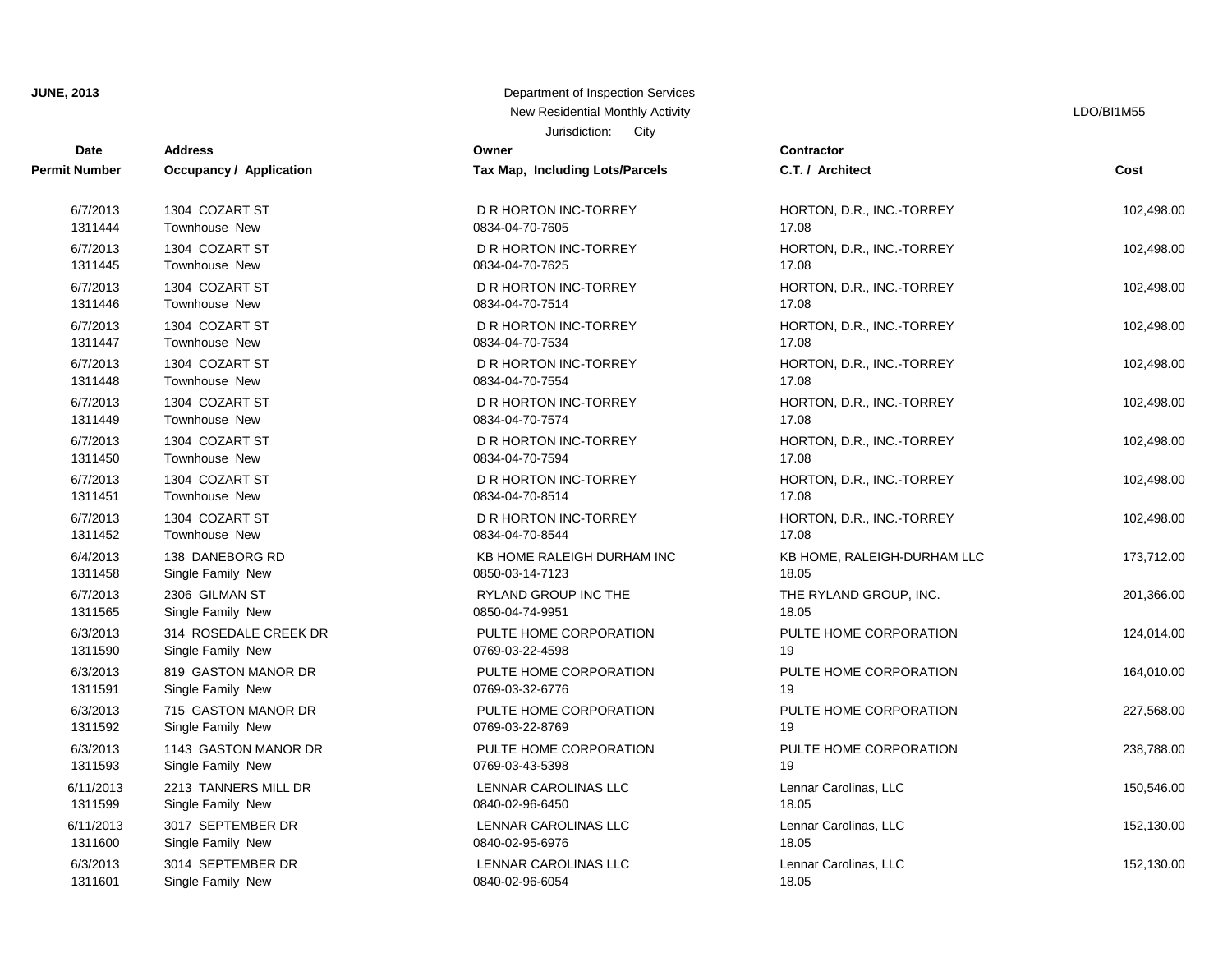| Date                 | <b>Address</b>                 | Owner                           | Contractor       |
|----------------------|--------------------------------|---------------------------------|------------------|
| <b>Permit Number</b> | <b>Occupancy / Application</b> | Tax Map, Including Lots/Parcels | C.T. / Arch      |
| 6/3/2013             | 9 RIO GRANDE CT                | <b>MREC BRIGHTLEAF LLC</b>      | THE DREE         |
| 1311607              | Single Family New              | 0850-03-33-0263                 | 18.05            |
| 6/11/2013            | 3014 SEPTEMBER DR              | LENNAR CAROLINAS LLC            | Lennar Car       |
| 1311613              | Single Family New              | 0840-02-95-5916                 | 18.05            |
| 6/25/2013            | 2106 STUART DR                 | <b>GARRETT BUILDERS LLC</b>     | <b>GARRETT</b>   |
| 1311618              | Single Family New              | 0820-06-49-4655                 | $\overline{7}$   |
| 6/24/2013            | 1 BOUGAINVILLEA CT             | STANDARD PACIFIC OF THE         | <b>STANDARI</b>  |
| 1311637              | Single Family New              | 0729-03-14-3585                 | 20.11            |
| 6/5/2013             | 6 BEAUFORT CT                  | <b>TOLL NC LP</b>               | <b>TOLL BRO</b>  |
| 1311638              | Single Family New              | 0717-02-56-9451                 | 20.12            |
| 6/5/2013             | 304 ROSEDALE CREEK DR          | PULTE HOME CORPORATION          | PULTE HO         |
| 1311655              | Single Family New              | 0769-03-22-6503                 | 19               |
| 6/5/2013             | 830 EMBER DR                   | RYLAND GROUP INC THE            | <b>THE RYLA</b>  |
| 1311656              | Single Family New              | 0850-02-85-5436                 | 18.05            |
| 6/7/2013             | 301 FARINTOSH LN               | PULTE HOME CORPORATION          | PULTE HO         |
| 1311666              | Single Family New              | 0769-03-32-0775                 | 19               |
| 6/7/2013             | 901 POPLAR ST                  | <b>GK BRIGHTWOOD LLLP</b>       | THE RYLA         |
| 1311667              | Single Family New              | 0850-04-84-1637                 | 18.05            |
| 6/7/2013             | 201 PLANO DR                   | <b>MREC BRIGHTLEAF LLC</b>      | THE DREE         |
| 1311670              | Single Family New              | 0850-03-33-1022                 | 18.05            |
| 6/7/2013             | 311 HALES WOOD RD              | OZ DEVELOPERS LLC               | HAGOOD I         |
| 1311672              | Single Family New              | 9797-02-98-6339                 | 20.12            |
| 6/21/2013            | 6418 CABIN BRANCH DR           | POYTHRESS CONSTRUCTION          | POYTHRE          |
| 1311673              | Single Family New              | 0835-02-77-0957                 | 16.01            |
| 6/10/2013            | 2017 GOLDEN BELT PKWY          | MREC BRIGHTLEAF LLC             | THE DREE         |
| 1311686              | Single Family New              | 0850-03-00-6985                 | 18.05            |
| 6/10/2013            | 115 CALLANDALE LN              | HEARTHSTONE MULTI-ASSET ENTITY  | <b>BEAZER H</b>  |
| 1311699              | Single Family New              | 0840-04-92-5801                 | 18.05            |
| 6/20/2013            | 1133 KIMBALL DR                | NUNN MARY RUTH ESTATE           | <b>SUN RIVER</b> |
| 1311731              | Single Family New              | 0813-01-15-5300                 | 17.07            |
| 6/11/2013            | 414 HIDDEN TREASURE DR         | M/I HOMES OF RALEIGH LLC        | M/I HOMES        |
| 1311739              | Single Family New              | 0825-03-44-5339                 | 16.03            |
| 6/13/2013            | 307 FARINTOSH LN               | PULTE HOME CORPORATION          | PULTE HO         |
| 1311743              | Single Family New              | 0769-03-32-0876                 | 19               |
| 6/13/2013            | 411 ROSEDALE CREEK DR          | PULTE HOME CORPORATION          | PULTE HO         |
| 1311744              | Single Family New              | 0769-03-23-5058                 | 19               |

#### Jurisdiction: City **JUNE, 2013** Department of Inspection Services New Residential Monthly Activity **LOO/BI1M55**

| Date                                                                            | <b>Address</b>          | Owner                           | <b>Contractor</b>                      |            |
|---------------------------------------------------------------------------------|-------------------------|---------------------------------|----------------------------------------|------------|
| <b>Number</b>                                                                   | Occupancy / Application | Tax Map, Including Lots/Parcels | C.T. / Architect                       | Cost       |
| 6/3/2013                                                                        | 9 RIO GRANDE CT         | MREC BRIGHTLEAF LLC             | THE DREES HOMES COMPANY                | 253,440.00 |
| 1311607                                                                         | Single Family New       | 0850-03-33-0263                 | 18.05                                  |            |
| 3/11/2013                                                                       | 3014 SEPTEMBER DR       | LENNAR CAROLINAS LLC            | Lennar Carolinas, LLC                  | 146,454.00 |
| 1311613                                                                         | Single Family New       | 0840-02-95-5916                 | 18.05                                  |            |
| 3/25/2013                                                                       | 2106 STUART DR          | <b>GARRETT BUILDERS LLC</b>     | <b>GARRETT BUILDERS LLC</b>            | 200,000.00 |
| 1311618                                                                         | Single Family New       | 0820-06-49-4655                 | $\overline{7}$                         |            |
| 3/24/2013                                                                       | 1 BOUGAINVILLEA CT      | STANDARD PACIFIC OF THE         | STANDARD PACIFIC OF THE CAROLINAS, LLC | 293,700.00 |
| 1311637                                                                         | Single Family New       | 0729-03-14-3585                 | 20.11                                  |            |
| 6/5/2013                                                                        | 6 BEAUFORT CT           | TOLL NC LP                      | TOLL BROTHERS OF NC II, INC.           | 254,826.00 |
| 1311638                                                                         | Single Family New       | 0717-02-56-9451                 | 20.12                                  |            |
| 6/5/2013                                                                        | 304 ROSEDALE CREEK DR   | PULTE HOME CORPORATION          | PULTE HOME CORPORATION                 | 140,000.00 |
| 1311655                                                                         | Single Family New       | 0769-03-22-6503                 | 19                                     |            |
| 6/5/2013                                                                        | 830 EMBER DR            | <b>RYLAND GROUP INC THE</b>     | THE RYLAND GROUP, INC.                 | 202,356.00 |
| 1311656                                                                         | Single Family New       | 0850-02-85-5436                 | 18.05                                  |            |
| 6/7/2013                                                                        | 301 FARINTOSH LN        | PULTE HOME CORPORATION          | PULTE HOME CORPORATION                 | 176,748.00 |
| 1311666                                                                         | Single Family New       | 0769-03-32-0775                 | 19                                     |            |
| 6/7/2013                                                                        | 901 POPLAR ST           | <b>GK BRIGHTWOOD LLLP</b>       | THE RYLAND GROUP, INC.                 | 202,554.00 |
| 1311667                                                                         | Single Family New       | 0850-04-84-1637                 | 18.05                                  |            |
| 6/7/2013                                                                        | 201 PLANO DR            | <b>MREC BRIGHTLEAF LLC</b>      | THE DREES HOMES COMPANY                | 204,600.00 |
| 1311670                                                                         | Single Family New       | 0850-03-33-1022                 | 18.05                                  |            |
| 6/7/2013                                                                        | 311 HALES WOOD RD       | OZ DEVELOPERS LLC               | HAGOOD HOMES OF WILMINGTON             | 183,612.00 |
| 1311672                                                                         | Single Family New       | 9797-02-98-6339                 | 20.12                                  |            |
| 3/21/2013                                                                       | 6418 CABIN BRANCH DR    | POYTHRESS CONSTRUCTION          | POYTHRESS CONSTRUCTION CO., INC.       | 282,000.00 |
| 1311673                                                                         | Single Family New       | 0835-02-77-0957                 | 16.01                                  |            |
| 3/10/2013                                                                       | 2017 GOLDEN BELT PKWY   | MREC BRIGHTLEAF LLC             | THE DREES HOMES COMPANY                | 240,900.00 |
| 1311686                                                                         | Single Family New       | 0850-03-00-6985                 | 18.05                                  |            |
| 3/10/2013                                                                       | 115 CALLANDALE LN       | HEARTHSTONE MULTI-ASSET ENTITY  | <b>BEAZER HOMES CORP.</b>              | 215,292.00 |
| 1311699                                                                         | Single Family New       | 0840-04-92-5801                 | 18.05                                  |            |
| 3/20/2013                                                                       | 1133 KIMBALL DR         | NUNN MARY RUTH ESTATE           | SUN RIVER BLDR. SIGNATURE HOMES, INC.  | 118,272.00 |
| 1311731                                                                         | Single Family New       | 0813-01-15-5300                 | 17.07                                  |            |
| 3/11/2013                                                                       | 414 HIDDEN TREASURE DR  | M/I HOMES OF RALEIGH LLC        | M/I HOMES OF RALEIGH LLC               | 158,004.00 |
| 1311739                                                                         | Single Family New       | 0825-03-44-5339                 | 16.03                                  |            |
| 3/13/2013                                                                       | 307 FARINTOSH LN        | PULTE HOME CORPORATION          | PULTE HOME CORPORATION                 | 213,378.00 |
| 1311743                                                                         | Single Family New       | 0769-03-32-0876                 | 19                                     |            |
| 3/13/2013                                                                       | 411 ROSEDALE CREEK DR   | PULTE HOME CORPORATION          | PULTE HOME CORPORATION                 | 227,568.00 |
| $\lambda$ $\Omega$ $\lambda$ $\lambda$ $\overline{\lambda}$ $\lambda$ $\lambda$ | Obeyed a Francis Martin | 2700.02.02.505                  | $\sqrt{2}$                             |            |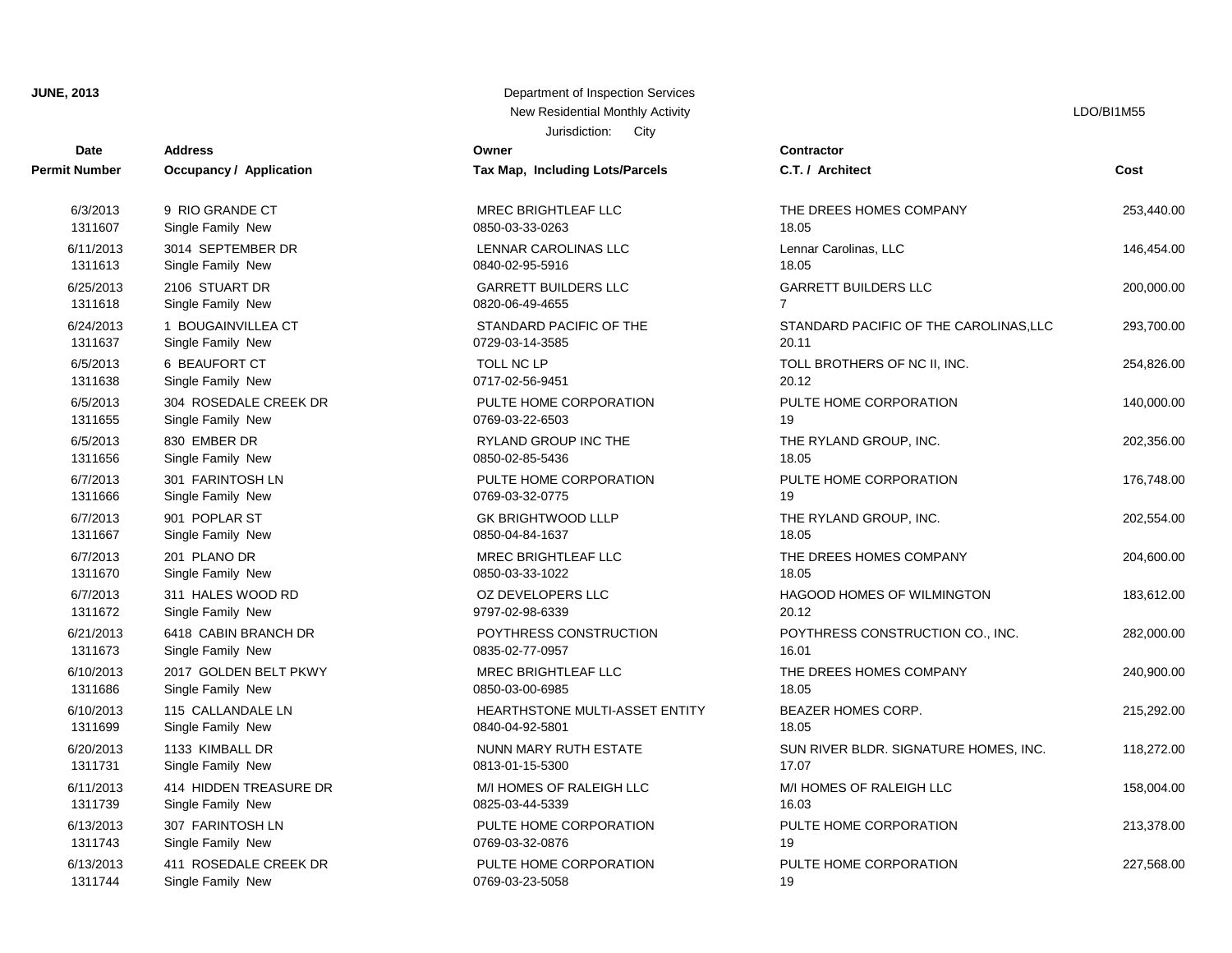**JUNE, 2013** Department of Inspection Services Services Services Services Services Services Services Services Services Services Services Services Services Services Services Services Services Services Services Services Serv

| Date                 | <b>Address</b>                     | Owner                                        | <b>Contractor</b>                      |            |
|----------------------|------------------------------------|----------------------------------------------|----------------------------------------|------------|
| <b>Permit Number</b> | <b>Occupancy / Application</b>     | Tax Map, Including Lots/Parcels              | C.T. / Architect                       | Cost       |
| 6/13/2013            | 833 GASTON MANOR DR                | PULTE HOME CORPORATION                       | PULTE HOME CORPORATION                 | 182,028.00 |
| 1311745              | Single Family New                  | 0769-03-42-0724                              | 19                                     |            |
| 6/13/2013            | 104 ROSEDALE CREEK DR              | PULTE HOME CORPORATION                       | PULTE HOME CORPORATION                 | 140,000.00 |
| 1311746              | Single Family New                  | 0769-03-42-2413                              | 19                                     |            |
| 6/13/2013            | 1114 GASTON MANOR DR               | PULTE HOME CORPORATION                       | PULTE HOME CORPORATION                 | 269,676.00 |
| 1311747              | Single Family New                  | 0769-03-43-7758                              | 19                                     |            |
| 6/13/2013            | 1124 GASTON MANOR DR               | PULTE HOME CORPORATION                       | PULTE HOME CORPORATION                 | 193,116.00 |
| 1311748              | Single Family New                  | 0769-03-43-4800                              | 19                                     |            |
| 6/14/2013<br>1311769 | 827 POPLAR ST<br>Single Family New | <b>GK BRIGHTWOOD LLLP</b><br>0850-04-84-4772 | THE RYLAND GROUP, INC.                 | 200,970.00 |
| 6/14/2013            | 838 POPLAR ST                      | <b>GK BRIGHTWOOD LLLP</b>                    | THE RYLAND GROUP, INC.                 | 201,366.00 |
| 1311770              | Single Family New                  | 0850-04-84-1856                              | 18.05                                  |            |
| 6/17/2013            | 315 HALES WOOD RD                  | OZ DEVELOPERS LLC                            | HAGOOD HOMES OF WILMINGTON             | 206,910.00 |
| 1311771              | Single Family New                  | 9797-02-98-5360                              | 20.12                                  |            |
| 6/14/2013            | 105 STROLLING WAY                  | <b>D R HORTON INC</b>                        | HORTON, D.R., INC.-TORREY              | 227,370.00 |
| 1311777              | Single Family New                  | 0709-02-88-0786                              | 20.18                                  |            |
| 6/14/2013            | 4207 AMBER STONE WAY               | <b>CIMLAND LLC</b>                           | CIMARRON CAPITAL, INC.                 | 154,176.00 |
| 1311778              | Single Family New                  | 0843-02-77-7803                              | 18.01                                  |            |
| 6/17/2013            | 4611 MARENA PL                     | MERITAGE HOMES OF NORTH                      | Meritage Homes of North Carolina, Inc. | 253,242.00 |
| 1311795              | Single Family New                  | 0709-03-14-3412                              | 20.18                                  |            |
| 6/17/2013            | 4607 MARENA PL                     | MERITAGE HOMES OF NORTH                      | Meritage Homes of North Carolina, Inc. | 231,462.00 |
| 1311796              | Single Family New                  | 0709-03-14-3591                              | 20.18                                  |            |
| 6/17/2013            | 127 STROLLING WAY                  | <b>D R HORTON INC</b>                        | HORTON, D.R., INC.-TORREY              | 157,740.00 |
| 1311797              | Single Family New                  | 0709-02-88-6681                              | 20.18                                  |            |
| 6/20/2013            | 109 LONGVIEW TRL                   | HEARTHSTONE MULTI-ASSET ENTITY               | BEAZER HOMES CORP.                     | 239,118.00 |
| 1311803              | Single Family New                  | 0840-04-94-7542                              | 18.05                                  |            |
| 6/28/2013            | 800 BRIANA DR                      | M/I HOMES OF RALEIGH LLC                     | M/I HOMES OF RALEIGH LLC               | 181,632.00 |
| 1311818              | Single Family New                  | 0825-03-43-3489                              | 16.03                                  |            |
| 6/28/2013            | 808 BRIANA DR                      | M/I HOMES OF RALEIGH LLC                     | M/I HOMES OF RALEIGH LLC               | 181,302.00 |
| 1311819              | Single Family New                  | 0825-03-43-2485                              | 16.03                                  |            |
| 6/20/2013            | 213 CALLANDALE LN                  | HEARTHSTONE MULTI-ASSET ENTITY               | BEAZER HOMES CORP.                     | 196,548.00 |
| 1311836              | Single Family New                  | 0840-04-93-7175                              | 18.05                                  |            |
| 6/21/2013            | 2147 SCARLET SAGE DR               | CARDINAL LAKE OWNERS                         | BEAZER HOMES CORP.                     | 160,446.00 |
| 1311840              | Single Family New                  | 0852-04-54-4657                              | 18.04                                  |            |
| 6/21/2013            | 4530 FARRINGTON RD                 | DREES COMPANY THE                            | THE DREES HOMES COMPANY                | 246,576.00 |
| 1311845              | Single Family New                  | 0709-01-45-0344                              | 20.18                                  |            |

| epartment of Inspection Services |      |  |  |
|----------------------------------|------|--|--|
| New Residential Monthly Activity |      |  |  |
| Jurisdiction:                    | City |  |  |

LDO/BI1M55

| Contractor                                      |            |
|-------------------------------------------------|------------|
| C.T. / Architect                                | Cost       |
| PULTE HOME CORPORATION<br>19                    | 182,028.00 |
| PULTE HOME CORPORATION<br>19                    | 140,000.00 |
| PULTE HOME CORPORATION<br>19                    | 269,676.00 |
| PULTE HOME CORPORATION<br>19                    | 193,116.00 |
| THE RYLAND GROUP, INC.                          | 200,970.00 |
| THE RYLAND GROUP, INC.<br>18.05                 | 201,366.00 |
| <b>HAGOOD HOMES OF WILMINGTON</b><br>20.12      | 206,910.00 |
| HORTON, D.R., INC.-TORREY<br>20.18              | 227,370.00 |
| CIMARRON CAPITAL, INC.<br>18.01                 | 154,176.00 |
| Meritage Homes of North Carolina, Inc.<br>20.18 | 253,242.00 |
| Meritage Homes of North Carolina, Inc.<br>20.18 | 231,462.00 |
| HORTON, D.R., INC.-TORREY<br>20.18              | 157,740.00 |
| <b>BEAZER HOMES CORP.</b><br>18.05              | 239,118.00 |
| M/I HOMES OF RALEIGH LLC<br>16.03               | 181,632.00 |
| M/I HOMES OF RALEIGH LLC<br>16.03               | 181,302.00 |
| <b>BEAZER HOMES CORP.</b><br>18.05              | 196,548.00 |
| BEAZER HOMES CORP.<br>18.04                     | 160,446.00 |
| THE DREES HOMES COMPANY<br>20.40                | 246,576.00 |